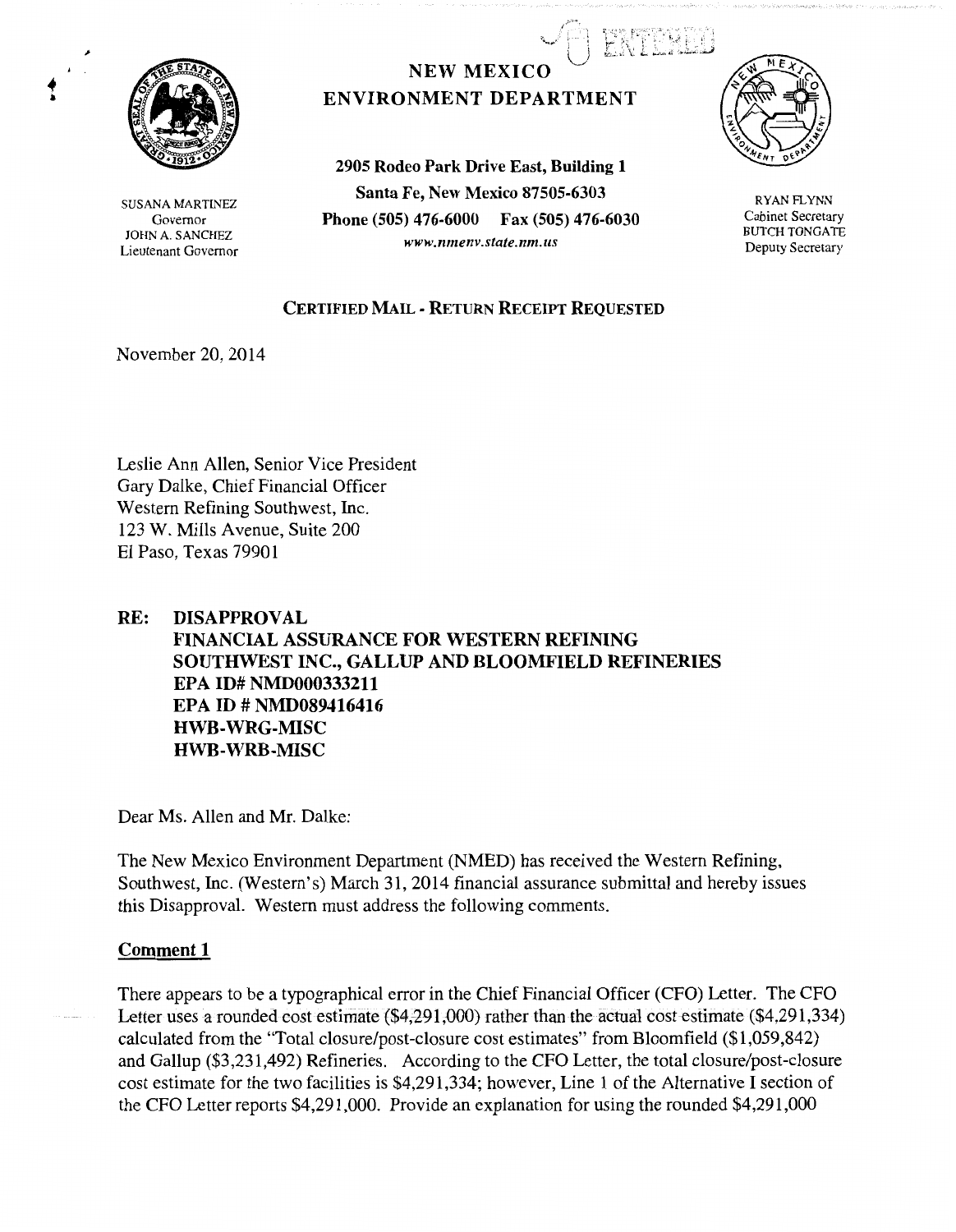Western Refining Southwest, Inc. November 20, 2014 Page 2 of 3

value in the Alternative I Financial Test or provide a revised Alternative I Financial Test with the correct information.

 $\frac{1}{2} \frac{1}{2} \frac{1}{4}$ 

## **Comment 2**

There are some discrepancies with information reported in the CFO Letter and Western's 10-K report. Address the comments below:

- a. Line 4 in the CFO Letter reports the "Net worth" as \$2,570,587,000 and Line 3 reports the "Tangible net worth" as \$2,451,169,000, suggesting an intangible asset value of \$119,418,000. However, Western's 10-K reports "Goodwill" (an intangible asset) as \$1,297,043,000 and other "Intangible assets" as \$78,098,000, for a total intangible asset value of approximately \$1.4 billion, much greater than the \$119 million indicated in the CFO Letter. The "Intangible asset" value represented in the company's 10-K filing is used to calculate a "Tangible net worth" of \$1.195 billion for Western Refining, Inc., which is different from the \$2.451 billion reported in the CFO Letter.
- b. Western's FY2013 10-K report indicates the "Net income" of \$299,554,000 and "Depreciation and amortization" of \$117 ,848,000 for a sum of \$417,402,000. In the CFO Letter, a higher sum is reported as \$423,943,000.

The Certified Public Accountant (CPA) Report does not explain how the value reported in the CFO letter was calculated but states that they "recomputed from, or reconciled to, the consolidated financial statements" without providing a description of the underlying figures in their calculation. Explain these discrepancies between the CFO Letter and Western's 10-K report and provide replacement pages, as applicable.

### **Comment3**

Although Western's "Net income" meets the Alternative I Financial Test, the resulting ratio calculated by Line 16 is only 0.14. The minimum threshold for this ratio calculated in Line 16 under Alternative I is 0.10. Western did not pass Alternative II due to an insufficient bond rating of "B1" from Moody's and "B+" from Standard & Poor's. Western must continue to submit a semi-annual review to NMED within 30 days after the second Form 10-Q is filed to demonstrate that Alternative I continues to pass the Financial Test per Comment 2 of NMED's May 24, 2013 compliance letter. Should Western fail to pass Alternative I at any time during the year, Western will be required to put in place an alternate financial assurance mechanism.

## **Comment 4**

For future Financial Assurance submissions for the Financial Test or corporate guarantee, Western must include a copy of the CPA's audit report (Report on Examination) as an attachment to the CFO Letter to facilitate the review of the submittal.